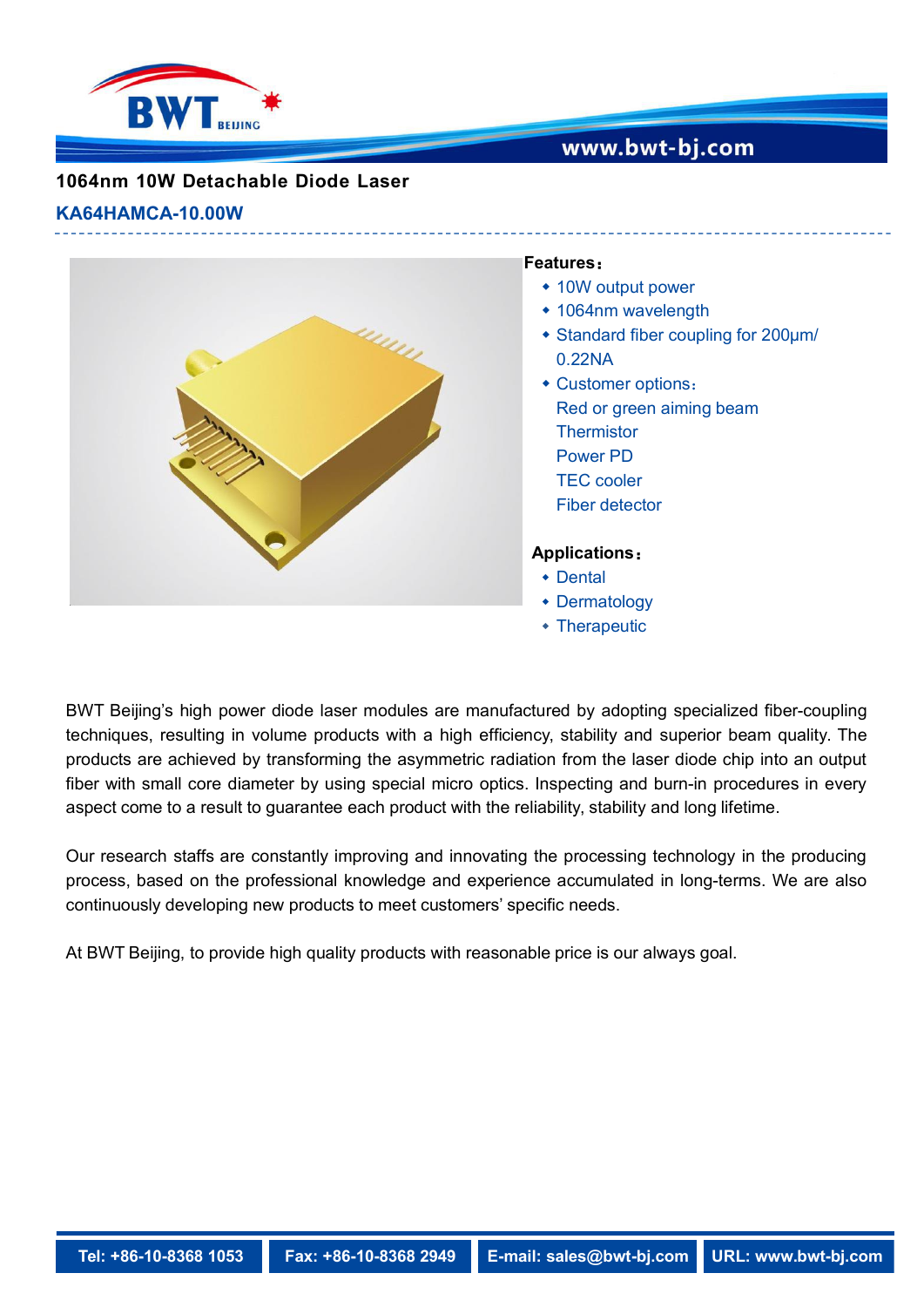

# www.bwt-bj.com

## **1064nm 10W Detachable Diode Laser**

#### **KA64HAMCA-10.00W**

|                                   | Specifications(25°C)              | <b>Symbol</b>              | <b>Unit</b>                   | KA64HAWCA-10.00W         |                          |                           |
|-----------------------------------|-----------------------------------|----------------------------|-------------------------------|--------------------------|--------------------------|---------------------------|
|                                   |                                   |                            |                               | <b>Minimum</b>           | <b>Typical</b>           | <b>Maximum</b>            |
| Parameter <sup>(1)</sup>          | <b>CW Output Power</b>            | Po                         | W                             | 10                       | $\overline{\phantom{a}}$ | $\overline{\phantom{a}}$  |
|                                   | Threshold current                 | $I_{th}$                   | A                             | $\blacksquare$           | 0.7                      | $\overline{a}$            |
|                                   | Operating current                 | $I_{op}$                   | A                             | $\overline{\phantom{a}}$ | $\mathbb{L}$             | 9                         |
|                                   | Operating voltage                 | $V_{op}$                   | $\vee$                        | $\blacksquare$           | $\blacksquare$           | 3.5                       |
|                                   | Reverse Voltage                   | $\mathsf{V}_{\mathsf{re}}$ | $\mathsf{V}$                  | $\blacksquare$           | $5\phantom{.0}$          | $\mathbb{L}^{\mathbb{N}}$ |
|                                   | Slope Efficiency                  | η                          | W/A                           | $\overline{\phantom{a}}$ | 1.4                      | $\blacksquare$            |
|                                   | Electrical-to-Optical Efficiency  | PE                         | $\%$                          | 30                       | $\overline{\phantom{a}}$ | $\overline{a}$            |
|                                   | Center wavelength                 | $\lambda_{\rm c}$          | nm                            | 1044                     | $\overline{\phantom{a}}$ | 1084                      |
|                                   | Spectral width(FWHM)              | $\delta_{\lambda}$         | nm                            | $\blacksquare$           | 6                        | $\blacksquare$            |
|                                   | Wavelength Shift with Temperature | $\blacksquare$             | nm/C                          | $\blacksquare$           | 0.3                      | $\overline{\phantom{a}}$  |
| <b>Fiber Data</b>                 | Buffer diameter                   | $D_{\text{buf}}$           | μm                            | $\blacksquare$           | 400                      | $\blacksquare$            |
|                                   | Cladding diameter                 | $\mathsf{D}_{\text{clad}}$ | μm                            | $\overline{\phantom{a}}$ | 220                      | $\blacksquare$            |
|                                   | Core diameter                     | D <sub>core</sub>          | μm                            | $\sim$                   | 200                      | $\blacksquare$            |
|                                   | Numeric aperture                  | <b>NA</b>                  | $\sim$                        | $\blacksquare$           | 0.22                     | $\mathbb{L}^2$            |
| <b>Others</b>                     | <b>ESD</b>                        | $V_{\sf esd}$              | $\vee$                        | $\blacksquare$           | $\overline{\phantom{a}}$ | 500                       |
|                                   | Storage temperature               | $T_{\text{stg}}$           | $^\circ\!{\rm C}$             | $-20$                    | $\overline{\phantom{a}}$ | 70                        |
|                                   | Lead Soldering Temp               | $T_{\rm ls}$               | $^\circ\!{\rm C}$             | $\overline{\phantom{a}}$ | $\overline{\phantom{a}}$ | 260                       |
|                                   | Lead Soldering Time               | $\mathsf{t}$               | sec                           | $\blacksquare$           | $\overline{\phantom{a}}$ | 10                        |
|                                   | Operating case temperature        | $T_{op}$                   | $^\circ\!{\rm C}$             | 15                       | $\blacksquare$           | 35                        |
|                                   | <b>Relative Humidity</b>          | $\mathsf{RH}$              | $\%$                          | 15                       | $\overline{\phantom{a}}$ | 75                        |
| <b>PD Data</b>                    | Current                           | $I_{\text{mo}}$            | μA                            | 200                      | $\blacksquare$           | 2000                      |
| Thermistor                        |                                   | $\mathsf{R}_{\mathsf{t}}$  | (K $\Omega$ )/ $\beta$ (25°C) | $\overline{\phantom{a}}$ | 10±3%/3477               | $\blacksquare$            |
| <b>Aiming Beam</b><br><b>Data</b> | Output Power                      | $\mathsf{P}_{\mathsf{a}}$  | mW                            | $\overline{\phantom{a}}$ | $\overline{2}$           | $\blacksquare$            |
|                                   | Wavelength                        | $\mathsf{I}_{\mathsf{a}}$  | nm                            | 630                      | $\overline{\phantom{a}}$ | 643                       |
|                                   | Voltage <sup>(2)</sup>            | $\mathsf{V}_{\mathsf{a}}$  | $\mathsf{V}$                  | $\blacksquare$           | 2.2                      | $\overline{\phantom{a}}$  |
|                                   | Current                           | $I_a$                      | mA                            | $\blacksquare$           | 45                       | 65                        |

(1) Data measured under operation output at 10W.

(2) Support 5V DC input